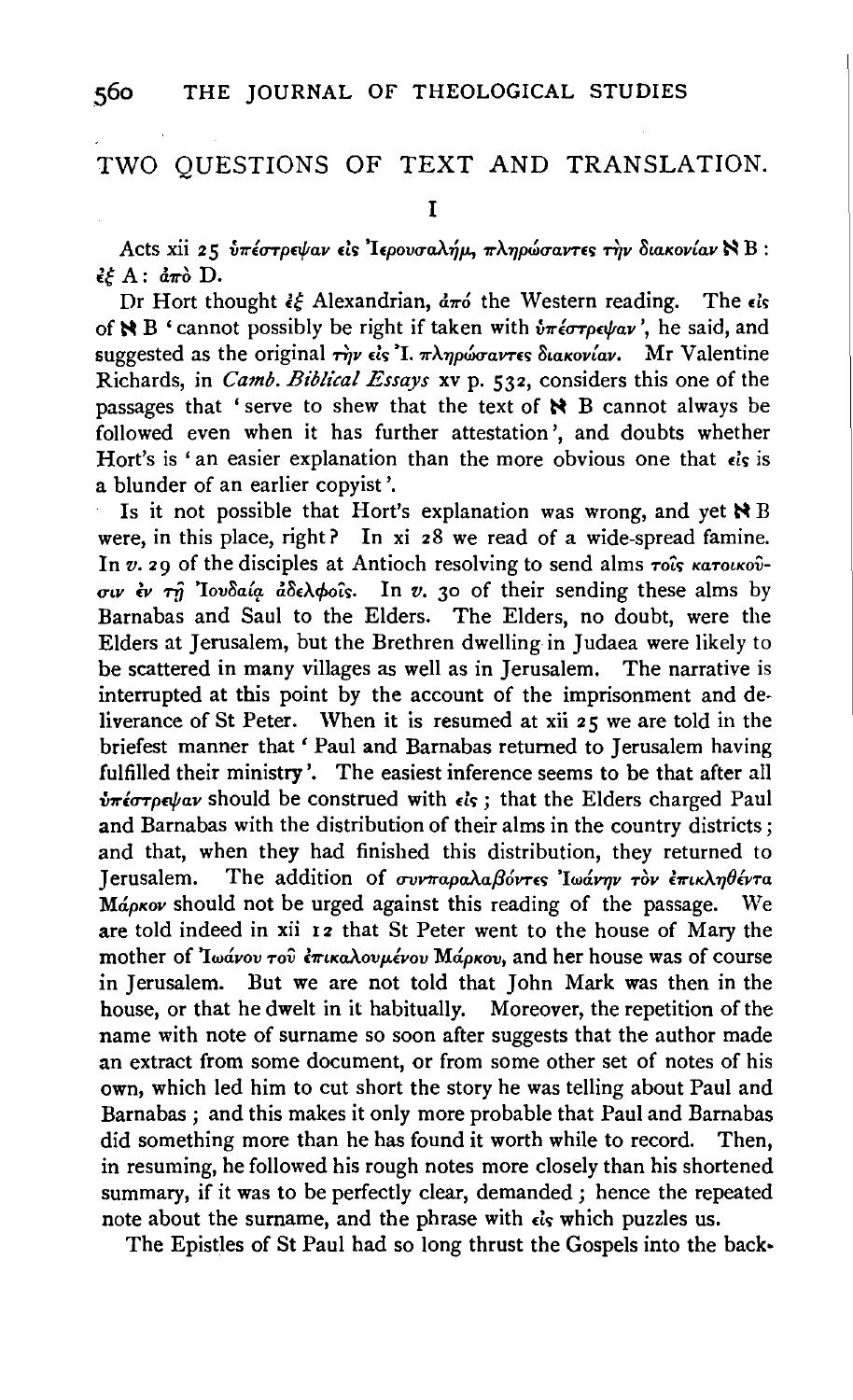ground that the impulse of return, begun in the Oxford Movement and fashionable now, has but imperfectly changed our habits of thought. In imagining the Apostolic world we still circle in the  $d\theta$ *xa* $\tau$ *po* $\phi \hat{\eta}$  of the citizen, and forget (what Dr Hatch has taught us) that the  $\pi$ opever  $\theta$ au of the villagers was the 'Way' of the primitive disciple. A mission to Judaea need not mean a mission to Jerusalem, any more than the address ' to Hebrews' need mark a letter to the Church at Jerusalem. And, further, Dr Hort himself helps us to this interpretation of the passage. In 'Prolegomena to Romans', p. 40, he wrote: 'It would have been easy, as it must have been at times most tempting, to sever sharply the hampering links which bound St. Paul to the Churches of Judaea, and to form the new Gentile Churches into a great separate organization. But this was just what he was most anxious to prevent. ... This was doubtless the primary motive ... which made him visit Jerusalem before each of his great missionary journeys.' So then  $\aleph B$ witness to an act of courtesy which prepared for this loyal habit of later life.

## $II<sup>1</sup>$

Heb. ix II is another passage where the reading of B, supported here by  $D^*$ , is rejected by editors on account of its difficulty, and where again the difficulty disappears if what is surely the natural construction be allowed.

Χριστός δε παραγενόμενος άρχιερεύς των γενομένων άγαθων δια της μείζονος και τελειοτέρας σκηνής ού χειροποιήτου, τουτ' έστιν ού ταύτης της κτίσεως, ούδε δι' αίματος τράγων και μόσχων δια δε του ιδίου αίματος εισήλθεν κτλ.

It is certainly bold to translate  $\tau \hat{\omega} \nu \gamma \epsilon \nu \omega \mu \epsilon \nu \omega \nu \frac{d}{d\gamma} \omega \hat{\omega} \nu$  'the good things that are come'. Tevouévov expects words to complete it. But it gets those words if we construe it with  $\delta t \hat{a}$   $\tau \hat{n} s$   $\mu \epsilon \hat{i} \hat{\zeta} \hat{\sigma} \hat{\sigma} s$   $\kappa \tau \lambda$ . as we easily may if we remember that  $\omega\delta\epsilon$  is a particle of emphasis rather than of addition. It does not connect δι' αίματος with διά της μείζονος but carries to a further stage the idea of  $\pi a \rho a \gamma \epsilon \nu \delta \mu \epsilon \nu \sigma s$ . So Euthymius Zigabenus's comment: ένταυθα ή απόδοσις της συντάξεως. έστι γαρ ούτως· Χριστός δε παραγενόμενος Αρχιερεύς των μελλόντων άγαθών και τα έξης, εφάπαξ εισηλθεν είς τα "Ayia. With the reading yevousively, the plan of the sentence is :-

Christ having appeared as High-priest of the good things which came by the greater tabernacle-not by blood of goats and calves either, but by His own blood entered.

As for the repetition of  $\delta u \phi$  in a new connexion, it is almost a man-

<sup>1</sup> Since this Note was in type I find that Dr Wickham in his recently published commentary makes the same suggestion as to the construction of  $\delta u \dot{a}$ , though he connects it with  $\mu \epsilon \lambda \lambda \dot{\omega} r \omega \nu$ ; and that Dr Rendall in 1883 explained  $\mu \epsilon \lambda \lambda \dot{\omega} r \omega \nu$  as a correction made by some one who failed to see the true construction of yevouevav with diá.

VOL. XI.